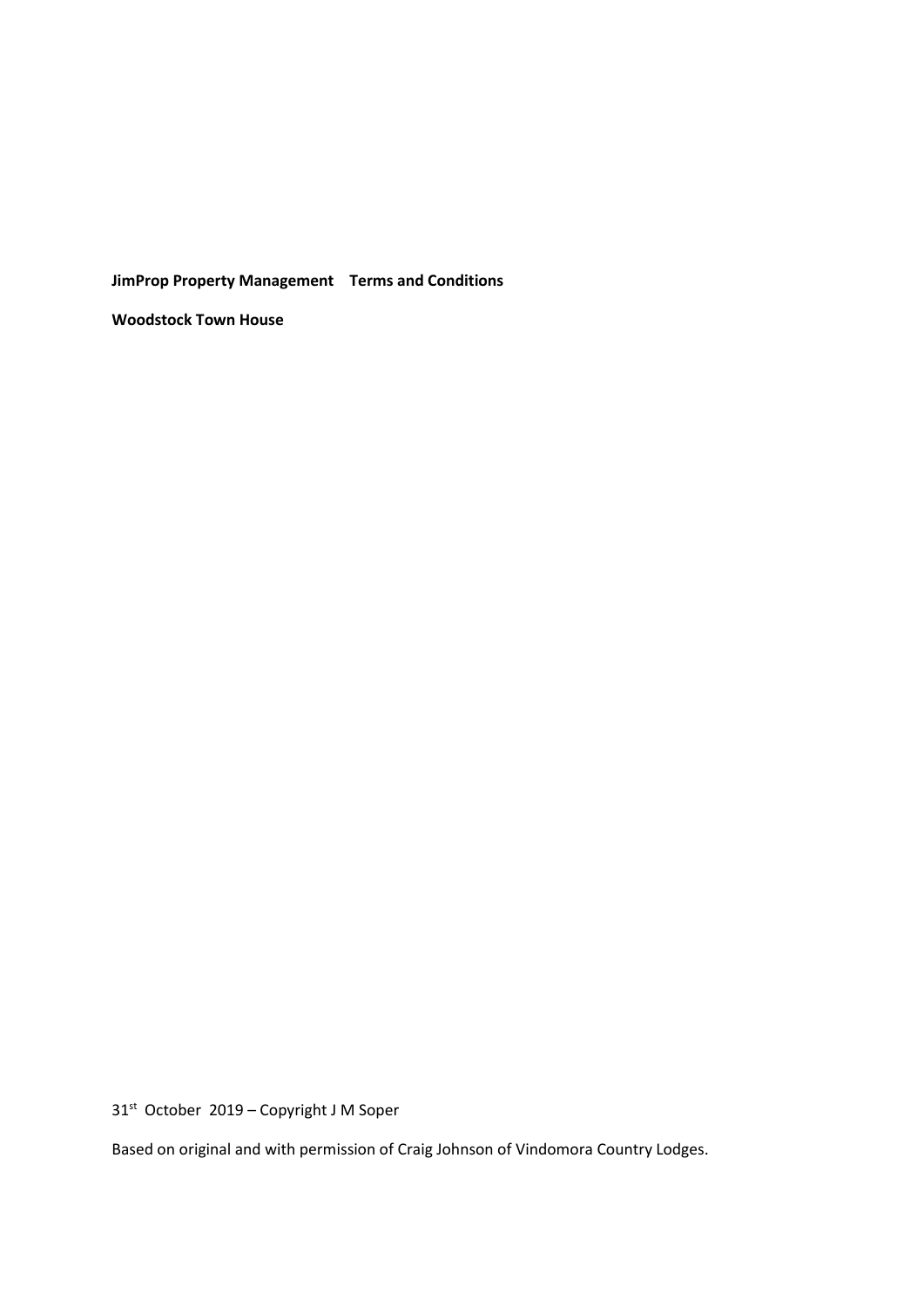# **Terms and Conditions**

# **1A. COVID-19 Update July 2020**

Guests displaying any symptoms must cancel their stay. If a guest displays signs of COVID-19 while staying at the property, they should inform JimProp Property Management immediately and request a test by calling 111. If the test is positive, guests must vacate the property immediately and return home to self-isolate. They should use private transport and only drive themselves if they can do so safely. If a guest cannot return home for any reason, their circumstances should be discussed with an appropriate health care professional and, if necessary, the local authority. **Guests cannot isolate at the property**.

# **12A. Additional Hirer's Responsibilities re: COVID-19**

Guests are politely requested to:

- Remove footwear on entry and keep footwear near door areas
- To remove bed linens at the end of stay and place into laundry bags provided

# **18. Services Rental During COVID-19**

'Additional cleaning/bed linen is available at a discretionary cost of between £50 & £150, depending on the items/service, to cover JimProp Property Management's additional costs'. **This service is suspended until further notice.**

# **1. Contract of Hire**

By making a booking, paying a deposit or paying in full you are deemed to have accepted these terms and conditions and accept all liability for your guests' actions.

The Contract of Hire is not effective until confirmed via email by JimProp Property Management to you, the hirer of the property ("the Hirer") written confirmation of the booking.

JimProp Property Management does not accept bookings from Hirers under the age of 18.

JimProp Property Management does not accept bookings from single sex parties, for example Stag and Hen parties.

Full details of guests must be provided to JimProp Property Management on Booking; this includes full names and ages. Failure to do so may result in the Booking being cancelled.

Only named guests are permitted entrance to and/or stay at the property (please see sections 11 and 23 for further information).

Groups of people 21 years of age or younger will be required to provide photo identification (Drivers Licence/Passport) via email at Booking stage, showing their date of birth and their address.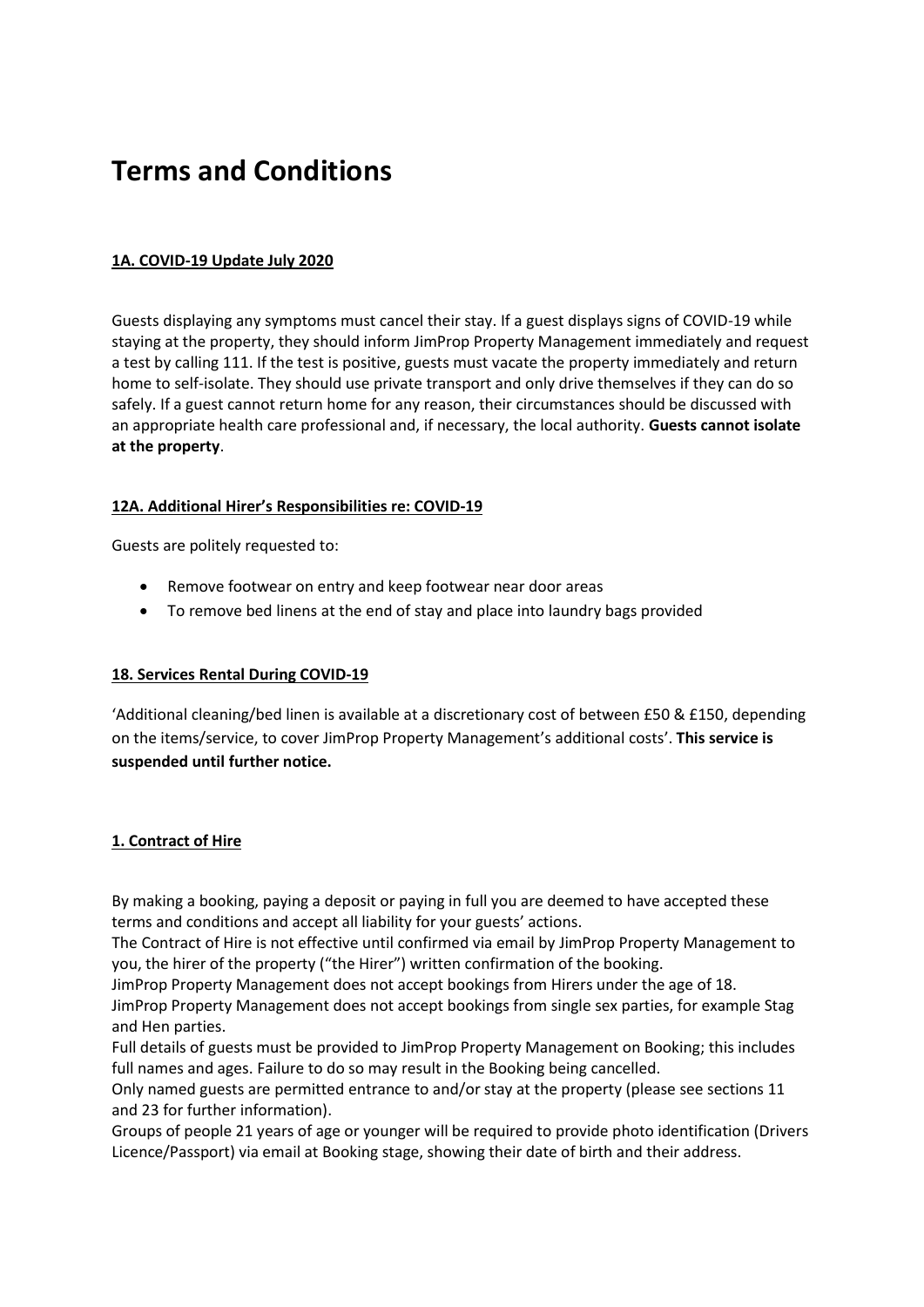The Woodstock Town House, also known as Hawksmoor House, is privately owned by RemProp (The Owner) and managed by JimProp Property Management, trading as JimProp (The Management). Once the hire is confirmed, this Contract of Hire of a property shall be a contract between the Hirer and the Management, JimProp Property Management.

The Hirer may not assign or transfer the Contract of Hire to any other person without the prior written consent of JimProp Property Management.

The Contract of Hire is a license to the Hirer or their guests to stay in the property during the specified hire period.

The Hirer or their guests have no right to remain in the property after the period of hire and shall not be entitled to any statutory security of tenure.

**These Terms and Conditions are in addition to those set out by any third party booking company.**

# **2. Initial Payment**

Bookings will only be confirmed upon receipt by JimProp Property Management of the required deposit payment ("the Deposit").

The Deposit is non-refundable.

If the booking is made direct with JimProp Property Management within 8 weeks of the holiday commencement date, the full accommodation rental will be required before the booking will be confirmed.

## **3. Balance Payment**

The balance of the cost of the hire of the property, if made direct with JimProp Property Management, will be due for payment 8 weeks before the holiday commencement date. The hire may be cancelled where full payment in cleared funds has not been received 8 weeks before the holiday commencement date.

The Deposit is non-refundable.

# **4. Security Deposit**

The Owner requires a security/damage/breakage/acceptable behaviour deposit for each rental period, the amount of which is £400. This deposit is refundable provided these booking conditions have been met in full.

The following will incur a deduction from the security deposit if:

- Excess cleaning of the property is required charge of £150
- Unauthorised Late Check Out or Early Check In charge of £50 per hour
- Unauthorised use of the car parking spaces charge of £50 per hour
- Rubbish has to be removed from the property by JimProp Property Management charge of £25
- Damage has been caused to the property or its contents during the hire period; or Staff or Police are called to the property to deal with any disturbance or nuisance caused by you or a member of your party – minimum charge of £100 plus cost of damage replacement

• Keys are lost, missing or damaged and/or the door locks are damaged – charge of £150 These Booking Conditions otherwise specify that if an additional payment is required from the security deposit on the instructions of the Management, JimProp Property Management will retain a payment up to the full amount of the security deposit in respect of the above items provided by the Hirer. Should the sum of any excess charges, or other costs due from the security deposit exceed the amount of the security deposit the balance will be payable immediately on demand by the hirer. The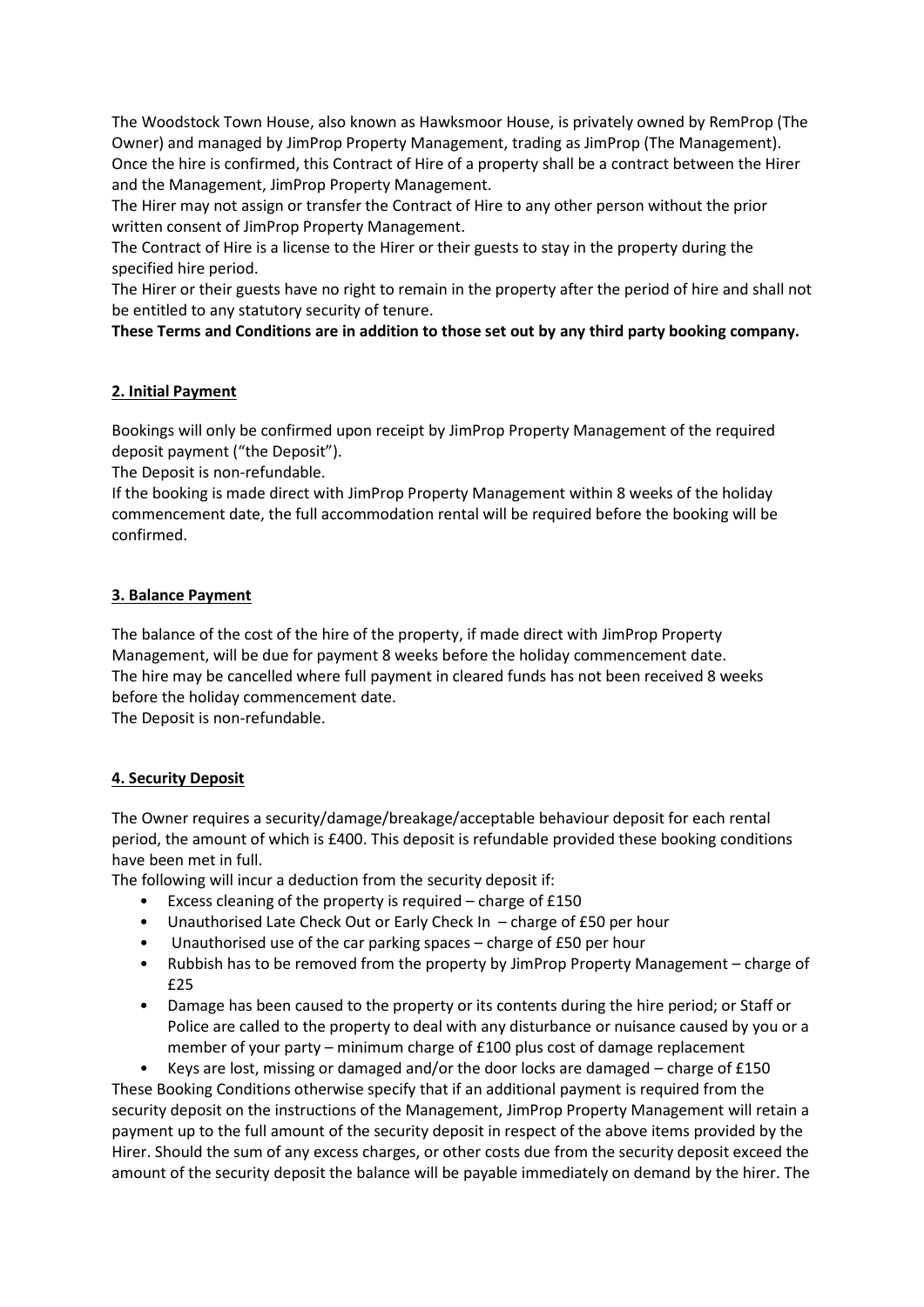security deposit will be refunded once Management have checked the property and within 14 days of departure less any deductions as above.

## **5. Arrival/Departure Times**

Check-in is from 4.00pm. Guests are kindly asked to confirm check in via email to [james@jimprop.com](mailto:james@jimprop.com) at their earliest convenience on the day of arrival.

Check out is 10.00am. This is to allow JimProp Property Management time to prepare for the next guests/hirer.

On occasion it may be possible to arrange an early check in or late check out the maximum period allowed is 2 hours at a charge of £35 per hour respectively.

Confirmation of this must be obtained via JimProp Property Management in writing.

Unauthorised Late Check Out or Early Check In will incur charges – charge of £50 per hour

#### **6. Credit Card Charges**

JimProp Property Management does not charge a credit card fee.

## **7. Damage**

All damages and breakages that occur during the hire period are the legal responsibility of the Hirer and should be notified to JimProp Property Management before the end of the hire period. These costs are charged to the security deposit.

Any damage and breakages that are discovered at the end of the hire period will be deemed to have been caused during the hire period unless the Hirer has notified JimProp Property Management of the damage when arriving at the property.

The person making the booking accepts that by making a booking they understand and agree that they are wholly responsible for the conduct of themselves, any of their guests or visitors and agree that they are liable for the cost of any damage or loss or nuisance however caused by them or any of their guests or visitors.

Damage includes staining to carpets, fixtures and furnishings.

#### **8. Confirmation of Booking**

Once JimProp Property Management has issued a Confirmation of Booking/Invoice for direct bookings, the Hirer is responsible for the total price of the hire of the property for the hire period and any extras as shown on the confirmation.

Any amendments to an existing booking are not effective until acceptance in writing is dispatched to the Hirer by JimProp Property Management and any additional funds are paid to JimProp Property Management in cleared funds.

#### **9. Booking Cancellation**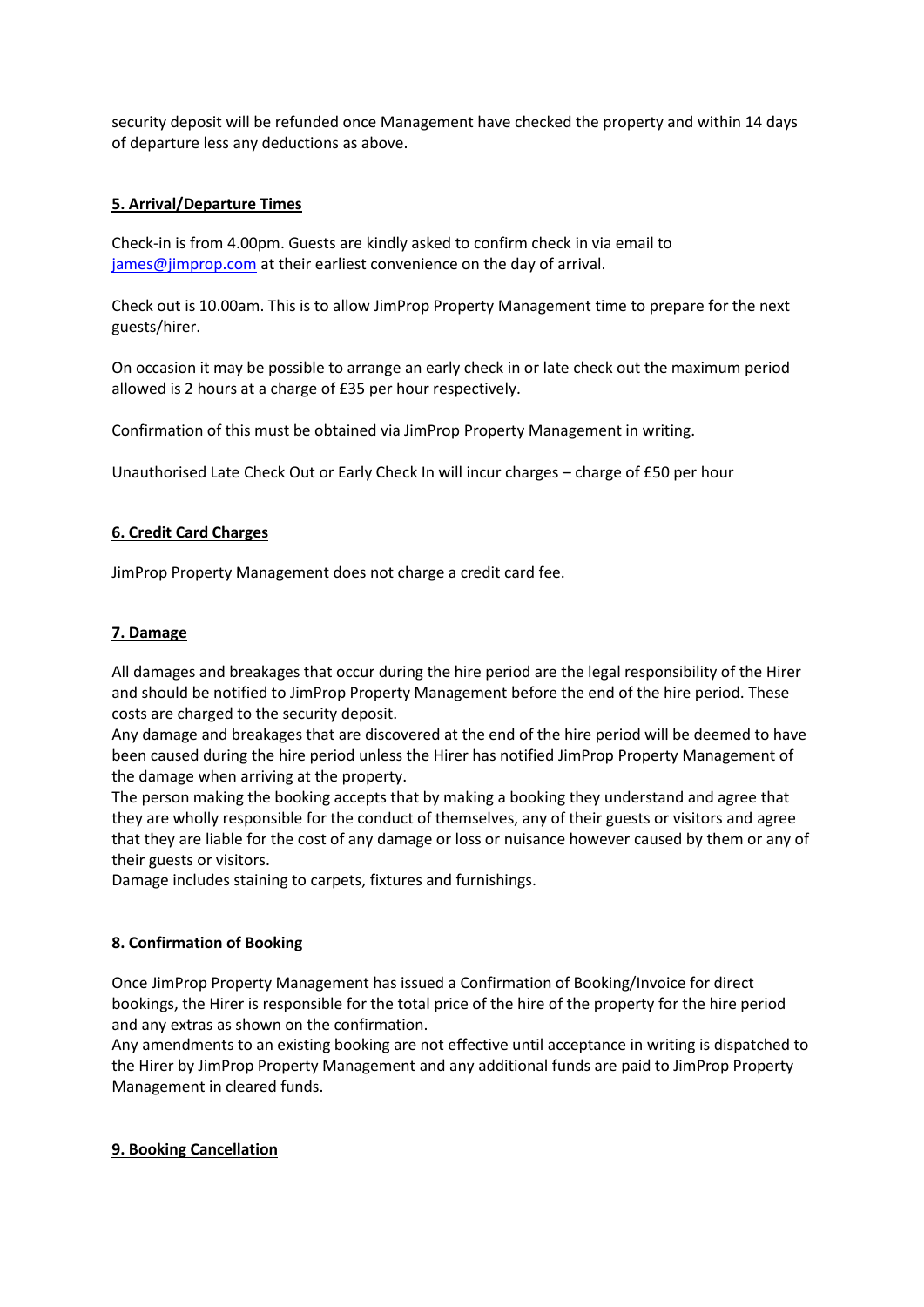The Hirer must inform JimProp Property Management immediately if they wish to cancel their booking made direct with us.

If the Hirer cancels their booking more than 8 weeks before the commencement date, the Deposit will not be refundable, but the balance of the cost of the hire will be refunded if already paid. Please note all deposits are non-refundable.

If the Hirer cancels their booking within eight weeks of the holiday commencement date the Hirer will remain liable for the full cost of the hire of the property for the holiday period. Refunds are not available for partial stays.

## **10. Holiday Insurance**

The Hirer is strongly advised to arrange holiday insurance that includes cover for cancellation and the personal property of the Hirer.

## **11. Guest Party Numbers**

Unless authorised by JimProp Property Management in writing, under no circumstances may more than the maximum number of persons occupy the property hired, namely 8 people.

Full details of all guests must be provided on booking. Failure to do so may result in the booking being cancelled.

No other persons outside of the agreed named booking persons may be allowed to occupy/enter the property unless authorised in writing from JimProp Management (see section 23 Visitors).

JimProp Property Management and the Owner reserve the right to refuse admittance or cancel the booking if additional persons occupy the home during the rental period.

Failure to follow section 11 could result in the Hirer and guests being removed from the property. No compensation will be payable to the hirer. In such circumstances the Hirer shall not be entitled to any refund of the hire price of the property.

In addition, JimProp Property Management and the Owner reserves the right to refuse or cancel any bookings from parties that may in either of their opinions and their sole discretion be unsuitable for the property concerned, for example single sex parties, stag or hen parties or carry out any illegal activity. In the event of such a cancellation, JimProp Property Management will refund the cost of hire on a pro rata basis less a service charge of £250 and less any damages. No other compensation will be payable to the Hirer.

The Hirer must notify JimProp Property Management as soon as possible if the number of guests staying at the property will be different from the number specified when the Hirer made the booking The Hirer must also notify JimProp Property Management of the names and ages of all guests.

#### **12. Hirer's Responsibilities**

The Hirer is responsible for the property and is expected to take all reasonable care of it. The Hirer must always comply with the following conditions:

# **Cleaning**

The property must be left clean and tidy, all equipment and utensils etc must be clean and put away at the end of the hire period. Should the property be found to require extra cleaning as a result of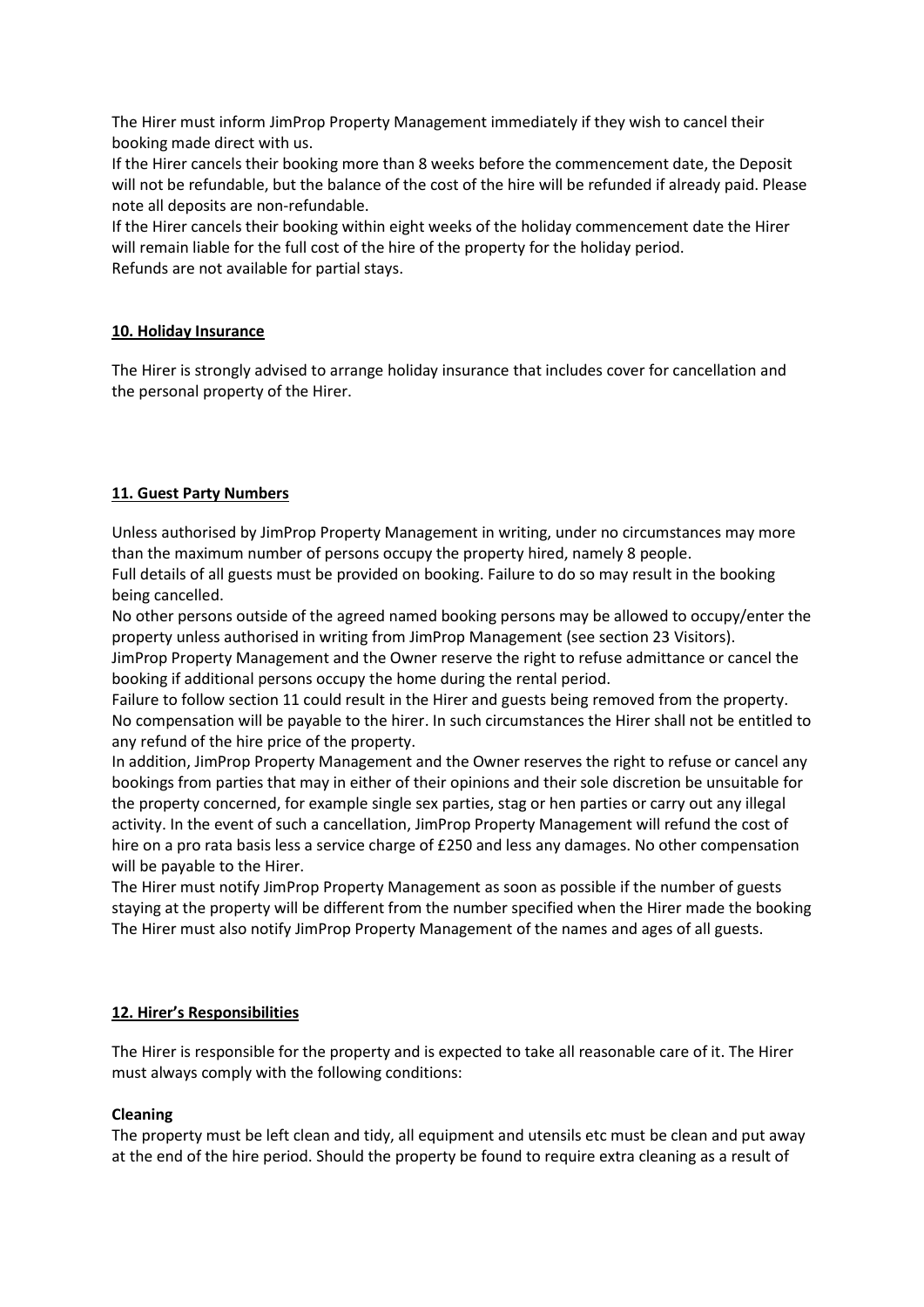the condition in which it is left then these additional costs will be charged to the security deposit. Portable/reusable BBQ equipment are not permitted.

#### **Bins & Recycling**

The Hirer should remove all waste from the property and place in the correct waste bins located in the courtyard; details are in the Guest Folder. If you leave waste in the property a removal charge of £25 to collect and dispose of any refuse will be charged to the security deposit.

The Hirer will be required to pull the bins to the roadside if stay is over a bin collection period. Further details in the Guest Folder.

## **Environmental Considerations**

The Hirer should at the end of their stay, turn all the lights off and turn electrical appliances off at the wall.

## **Smoking**

Smoking or Vaping is not permitted at the property. The use of candles is prohibited. A minimum charge of £150 will be incurred if these conditions are broken.

# **13. Pets – not permitted.**

## **14. Use of the Accommodation & Amenities**

JimProp Property Management may repossess the property at any time and terminate the hire of the property, where the Hirer or any member of the Hirer's party has caused excessive noise or damage or is found or reasonably suspected to be conducting themselves in an illegal, offensive or immoral fashion, or are causing a nuisance to other persons.

In such circumstances the Hirer shall not be entitled to any refund of the hire price of the property. The Hirer shall permit JimProp Property Management staff or their representatives to access the property at reasonable times during the holiday for inspection or to carry out maintenance, and JimProp Property Management and/or the Owner shall retain keys for the property for this purpose.

#### **15. Availability**

The Contract of Hire is made on the understanding that the property advertised will be available and fit for use for the dates stated.

In the unlikely event that the property is not available or fit for use through events arising outside the control of JimProp Property Management or the Owner, then the Hirer's booking may be cancelled or varied. The Hirer will be entitled to a full refund on a pro rata basis.

Neither JimProp Property Management nor the Owner shall be liable to the Hirer for any other costs, expenses, loss, injury or damage whatsoever suffered by the Hirer or their guests as a consequence of cancelling or varying the booking in accordance with this clause.

Exceptions to this is JimProp Property Management liability, if proven that death or personal injury was caused by our negligence. (Consumer Rights Act 2015 s65(1)).

# **16. Variations to booking.**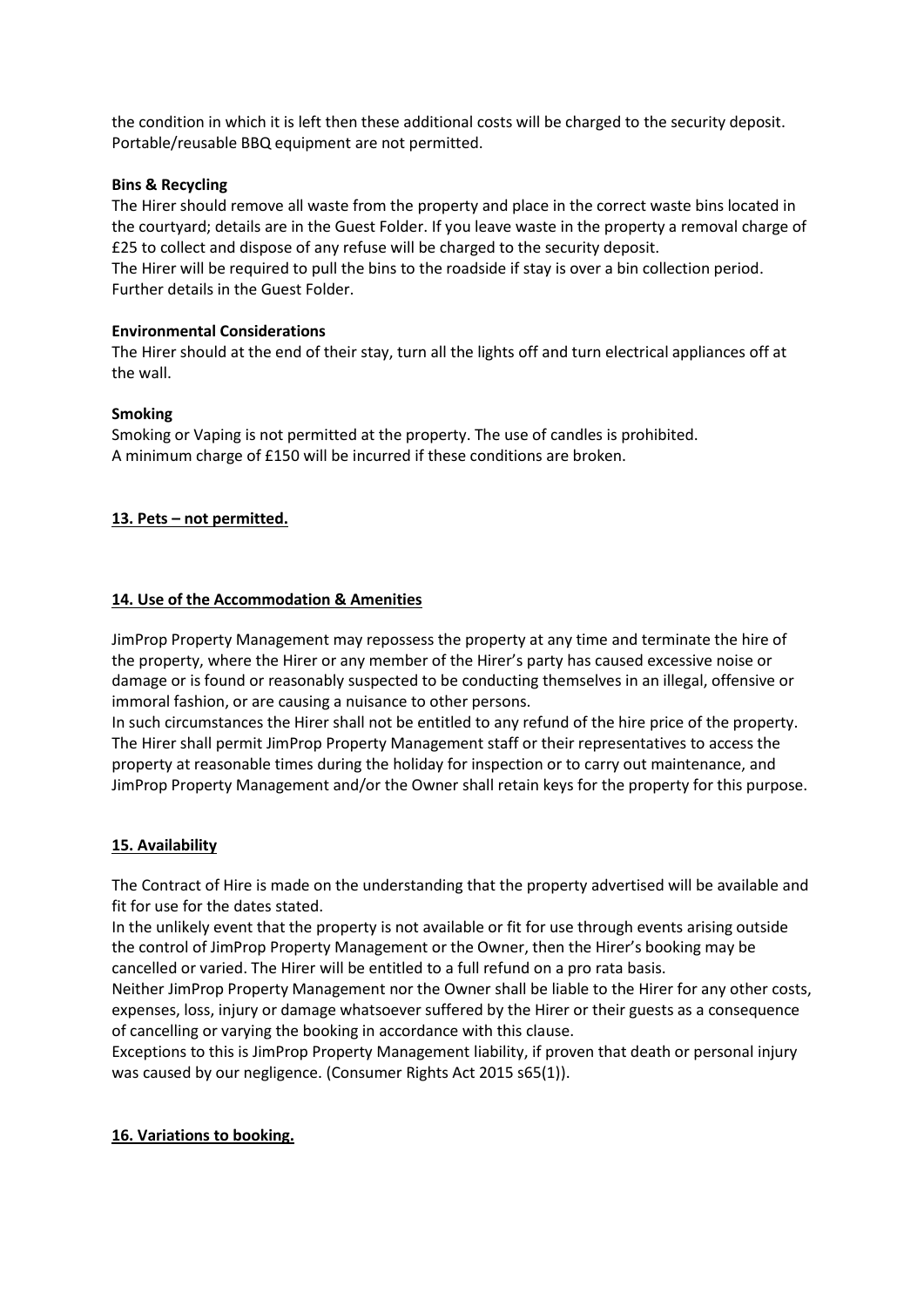The hirer will be liable to pay a service charge of £50 for any variation to the booking, made direct with JimProp Property Management.

## **17. Facilities**

Not all items, equipment and facilities advertised may be available at all times due to breakdown, malfunction, or other reasons.

The Manager of JimProp Property Management will try to rectify any malfunctions as soon as possible but no refund of any or all of the money paid by the customer will be made. However, each circumstance will be considered on its own merits, and where possible the

Hirer/Client/Guest/Visitors will be informed, prior to arrival, that the facility is not available. If the breakdown, malfunction or reduction in facilities occur when the Hirer/Client/Guest/Visitors is in attendance, then consideration will be given by JimProp Property Management for appropriate reimbursement.

## **18. Services Rental**

Services rental charges include bed linen and towels for use during your stay. Beds will be made up prior to your arrival and linen and towels will be changed at the end of each rental. **Additional cleaning/bed linen is available at a discretionary cost of between £50 & £150, depending on the items/service, to cover JimProp Property Management's additional costs.**  JimProp Property Management will decide, depending on the circumstances, if this charge is to be made.

Electricity, gas and water are included within the rental charge.

# **19. Care of the Property**

The Hirer/Client/Guest/Visitors shall take all reasonable and proper care of the property and its furniture, pictures, fittings and effects in or on the property and leave them in the same state of repair and in the same clean and tidy condition at the end of the rental period as was found at the beginning.

No candles are to be used inside or outside of the accommodation.

#### **20. Fixtures & Fittings**

All fixture, fittings and equipment must be used solely for their intended purpose. JimProp Property Management request that you do not take into the property any portable heaters, lighting equipment or any items that may cause danger to the property, its equipment or its occupants.

Any bulky items such as bicycles, fishing or golf equipment are not to be taken into the property. JimProp Property Management will not be able to assist in storing these items securely, and accepts no responsibility for their loss, damage or theft.

# **21. Breakages, Damage or Missing Items**

The Client/guest is legally bound to reimburse JimProp Property Management for breakages, damage to fixture or fittings, missing items or excessive cleaning caused by the party during the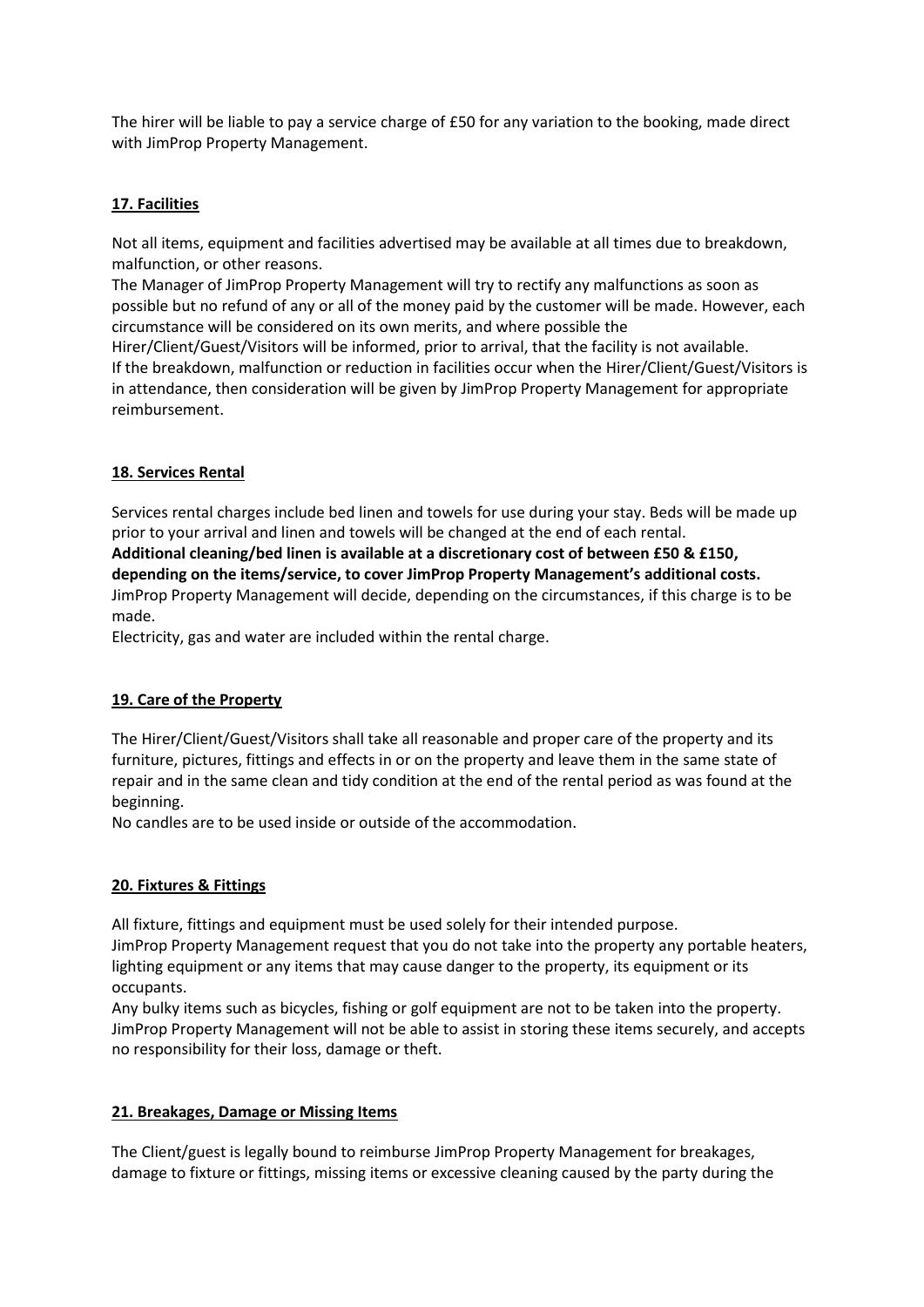period of the rental. The cost of replacing linen and towels etc are listed on paragraph 33 and these will be charged to the security deposit. The cost of missing/damaged keys and locks is stated in paragraph 4 and will be charged to the security deposit.

# **22. Children**

Children must be supervised at all times. It is the responsibility of parents or guardians of children staying at the property to ensure they are appropriately supervised and safe at all times. This is particularly important near the staircase.

# **23. Visitors**

Only those persons notified to JimProp Property Management are entitled to occupy the property. If you receive visitors during your stay who are not resident/guests at the property these visitors need to be communicated to JimProp Management giving name and age. Only once authorisation has been granted may these visitors be allowed entry to the property. You will be held responsible for the behaviour of your visitors while they are on the site. Visiting guests are not permitted to stay overnight.

# **24. Vehicles and Parking**

Parking of vehicles must be in the designated car parking space. Your vehicles, their accessories and contents are left entirely at your risk. JimProp Property Management will not be responsible for any loss or damage from or to any vehicle.

Repairs to vehicles (except emergency repairs) must not be carried out. You must insure all vehicles you use on our site as you would for public roads. The following vehicles are not permitted on the site; quad bikes, trial bikes, powered scooters and similar type machines, boats, trailers, jet skis and horse boxes.

Parking is only permitted from the time of check in and until check out parking outside of these times will incur charges at a rate of £50 per hour.

Vehicles not removed at check out will incur charges as described above and in addition will also be reported to local authority and removed at cost to Hirer.

# **25. Left Property**

A minimum charge of £25 plus postage and packaging is made for the return of left property after your departure. Items of left property can only be held for a maximum of one month after which time they are donated to charity. We cannot be held responsible for items reported lost which cannot be found. Property is at all times the responsibility of the owner.

# **26. Liability**

JimProp Property Management cannot accept liability for any damage; expense, injury, death or loss of any nature whatsoever suffered by any person(s) from any cause other than the proven negligence of us or our employees. You must take all necessary steps to safeguard your personal property and no liability to you is accepted in respect of damage to or loss of such property.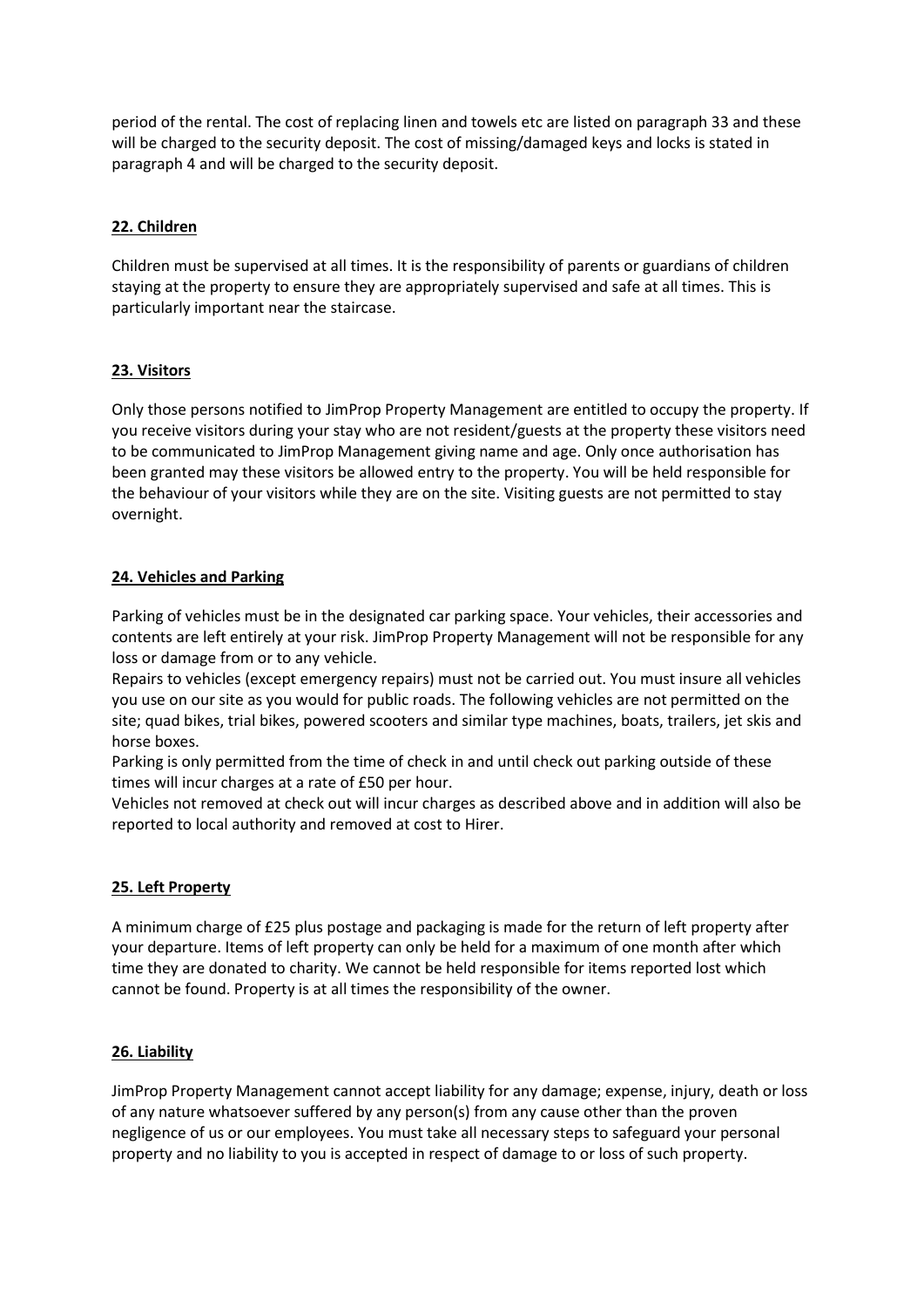## **27. Behaviour**

We expect the highest standard of behaviour by guests whilst staying with us at JimProp Property Management sites. This also applies to any visitors you have, which are your responsibility. The use or threats of verbal or physical violence whether to other guests, neighbours or staff will not be tolerated and will result in the whole guest party being asked to leave without a refund. Offensive language will also not be tolerated, as well as unruly behaviour, loud music/television. This may also result in you and your whole party being asked to leave the site, again without a refund. Any kind of unlawful behaviour will not be tolerated and will be challenged.

The use of illegal drugs is prohibited and will result in the Police being called and your whole party being asked to leave without a refund.

Please also respect our neighbours, some of whom have lived here for a considerable time. The following are not permitted on the JimProp Property Management site – drones, powered model aircraft or any other powered flying objects, Segway's, hover boards, electric micro scooters or Chinese Lanterns, fireworks or similar.

Please do not cause unnecessary nuisance by loud music/volume from televisions, music systems, musical instruments, etc.

#### **28. Fire Safety**

Please read the Fire Safety information within the Visitors Information Pack and the full Fire Emergency Plan. NO Candles are permitted.

#### **29. Force Majeure**

JimProp Property Management cannot accept responsibility or pay compensation where the performance of our contract with you is prevented or affected by reason of circumstances which amount to force majeure. These circumstances include any event which we could not, even with all due care, foresee or avoid.

Such circumstances include the destruction or damage of your accommodation (which cannot reasonably be remedied to a satisfactory standard before the start of your holiday) through fire, flood, explosion, storm or other weather damage, break-in, criminal damage, riots or civil strife, natural or nuclear disaster, war or threat of war, actual or threatened terrorist activity and all similar situations beyond our control.

#### **30. Privacy Protecting/Policy**

Your privacy is important to us and we will strive to keep your personal information confidential. Your details will be kept on our database to enable us to keep you up to date with any future offers, information or mailings. We do not give any information to third parties or use information gathered in any other way than those described above. If required by law or legal process to disclose your personal information we will do only in accordance with the law.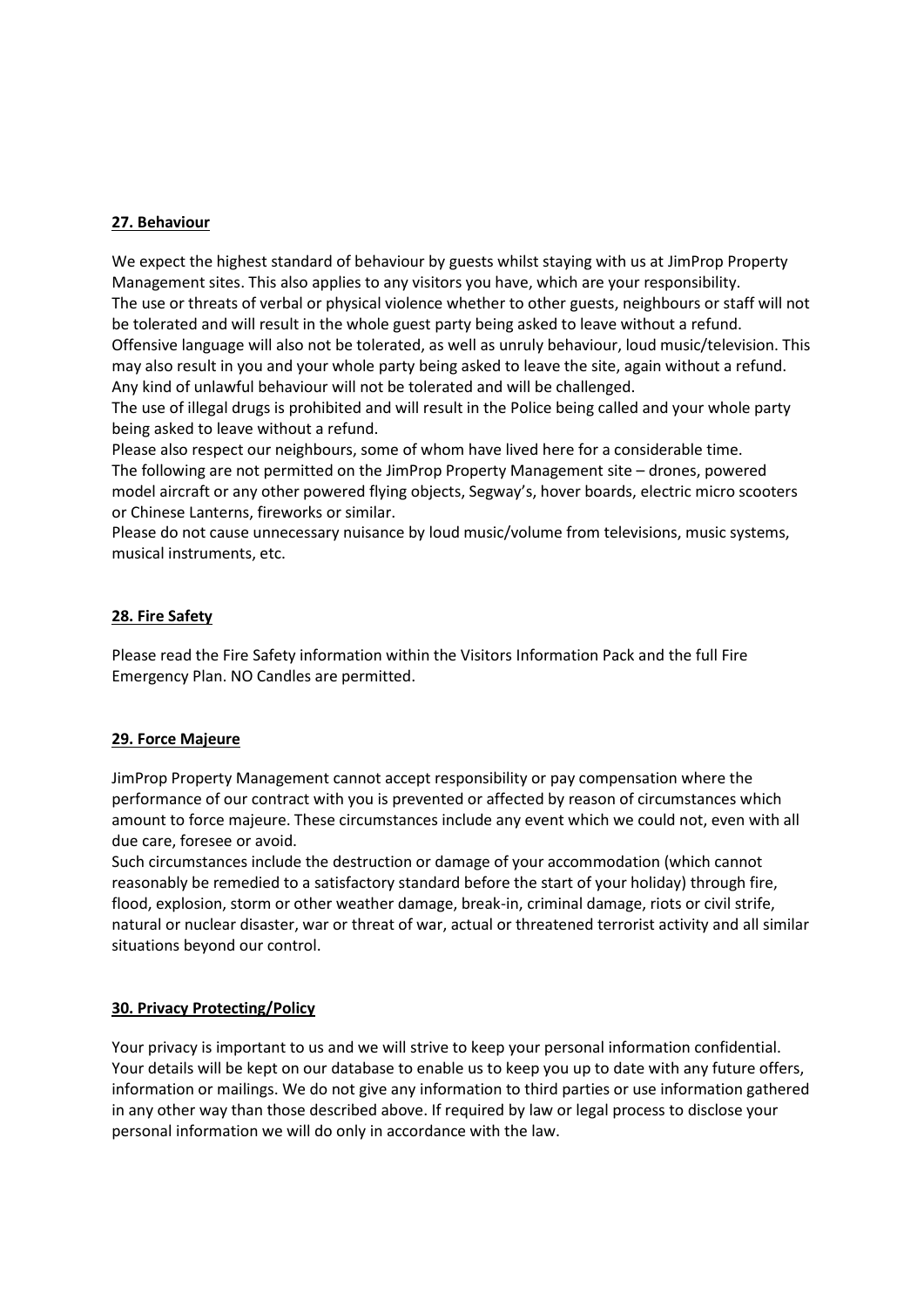# **31. Complaints**

JimProp Property Management endeavours to ensure that everything is to your satisfaction during your stay. Should there be any cause for complaint during the occupation of the property, it must be notified promptly to the Manager and in the case of a serious problem confirmed in writing via: [james@jimprop.com](mailto:james@jimprop.com)

# **32. Right to Amend our Terms and Conditions.**

JimProp Property Management reserves the right to change or amend these terms and conditions at any time. We also reserve the right to terminate the agreement/booking without refund of money if the behaviour of any guest is considered unacceptable, or if the number of occupants exceeds that stated at the time of booking or if any section of this agreement is not met.

# **33. Summary of Fees**

- The direct bookings to JimProp Property Management Deposit is paid at the time of booking, which is non-refundable and amounts to 30% of the total cost of the booking.
- The Full Balance for Direct Bookings to JimProp Property Management is payable 8 weeks before the arrival date.
- The Security Deposit is £400.00, payable at Booking. This is refundable provided these Terms and Conditions have been met.
- Excess cleaning of the property is required charge of £150.
- Rubbish has to be removed from the property by JimProp Property Management charge of £25.
- Damage has been caused to the property or its contents during the hire period admin charge of £50 plus the cost of replacing the items damaged.
- Keys are lost, missing or damaged and/or the door locks are damaged charge of £150 to replace all.
- If Staff or the Police are called to the property to deal with any disturbance or nuisance caused by you or a member of your party, a charge of £100 will be incurred, plus as a result, the whole guest party will be asked to leave without a refund.
- Cancellation before 8 weeks (for Direct bookings to JimProp Property Management) of the commencement of the booking date – charge of the 30% only. All other monies paid will be refunded.
- Cancellation within 8 weeks (Direct Bookings) of the commencement of the booking date full cost of the booking to be paid.
- JimProp Property Management reserves the right to refuse or cancel any bookings from parties that may in their opinion and their sole discretion be unsuitable for the property concerned, for example single sex parties, stag or hen parties, or carry out any illegal activity. In the event of such a cancellation, JimProp Property Management will refund the cost of hire on a pro-rata basis less a service charge of £200 and less any damages. No other compensation will be payable to the hirer.
- Breach of No Smoking Policy/Vaping Policy A minimum charge of £150 will be incurred.
- If any member of the Hirer's party has caused excessive noise or damage or is found or reasonably suspected to be conducting themselves in an illegal, offensive or immoral fashion, or are causing a nuisance to other persons; In such circumstances, the hire will be terminated, and the Hirer shall not be entitled to any refund of the hire price of the property.
- Variation of Direct Booking The hirer will be liable to pay a service charge of £50.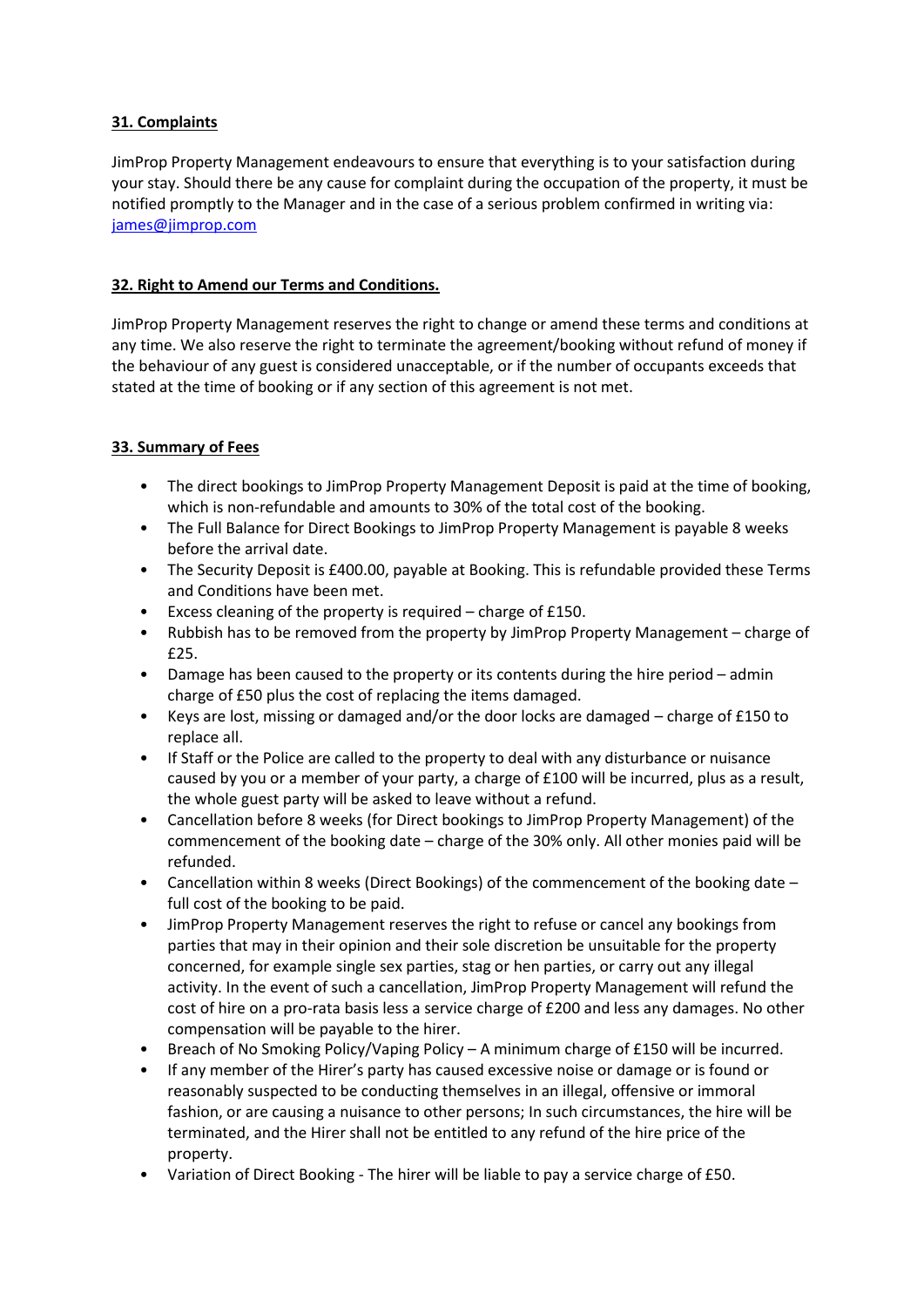- Additional cleaning/bed linen is available at a discretionary cost of between £50 & £150, pending on the item. JimProp Property Management will decide, pending on the circumstance, if this charge is to be made.
- The Hirer/Client/guest is legally bound to reimburse JimProp Property Management for breakages, damage and missing items. Charges will depend on the items to be replaced.
- If a member of the Hirer's party removes towels, bedding, oven gloves, tea towels etc., a charge will be incurred for their replacement as detailed below.
	- Hand Towels £20.00
	- Bath Sheets £35.00
	- Bath Mat £30.00
	- Pillow Case £25.00
	- Single Sheet £30.00
	- Single Duvet Cover £45.00
	- Double Sheet £45.00
	- Double Duvet Cover £60.00
	- King Size Sheet £55.00
	- King Size Duvet Cover £70.00
	- SuperKing Sheet £55.00
	- SuperKing Duvet Cover £70.00
	- Guest Folder £50
	- Welcome Basket (not including contents) £50

• A minimum charge of £25 plus postage and packaging is made for the return of left property after your departure.

• Unauthorised Late Check Out or early check in - £50 per hour (for example, 1000hrs to 1100hrs - £50; 1100hrs to 1200hrs - £100 and so on).

\*Unauthorised use of the parking spaces ie outside of check in / check out - £50 per hour (for example, 1000hrs to 1100hrs - £50; 1100hrs to 1200hrs - £100 and so on).

• The use or threats of verbal or physical violence whether to other persons or staff will not be tolerated and will result in the whole guest party being asked to leave without a refund.

• Offensive language will also not be tolerated, as well as unruly behaviour, loud music/television. This may also result in you and your whole party being asked to leave the site, again without a refund.

# **34. Entry and Inspection**

JimProp Property Management reserves the right to enter any JimProp Property Management sites at reasonable times and with reasonable advance notice for the purposes of inspecting the properties or showing the properties to prospective purchasers, renters or other authorised persons. If JimProp Property Management has reason to believe that there is imminent danger to any person or property then JimProp Property Management may enter the properties without advance notice.

# **35. CCTV**

Please be advised we have recently installed a CCTV camera (06.02.20) which faces away from the property at the rear. This monitors the back door and courtyard areas and takes into account some of the parking spaces too. The primary reason for this is to provide security when the property is unoccupied.